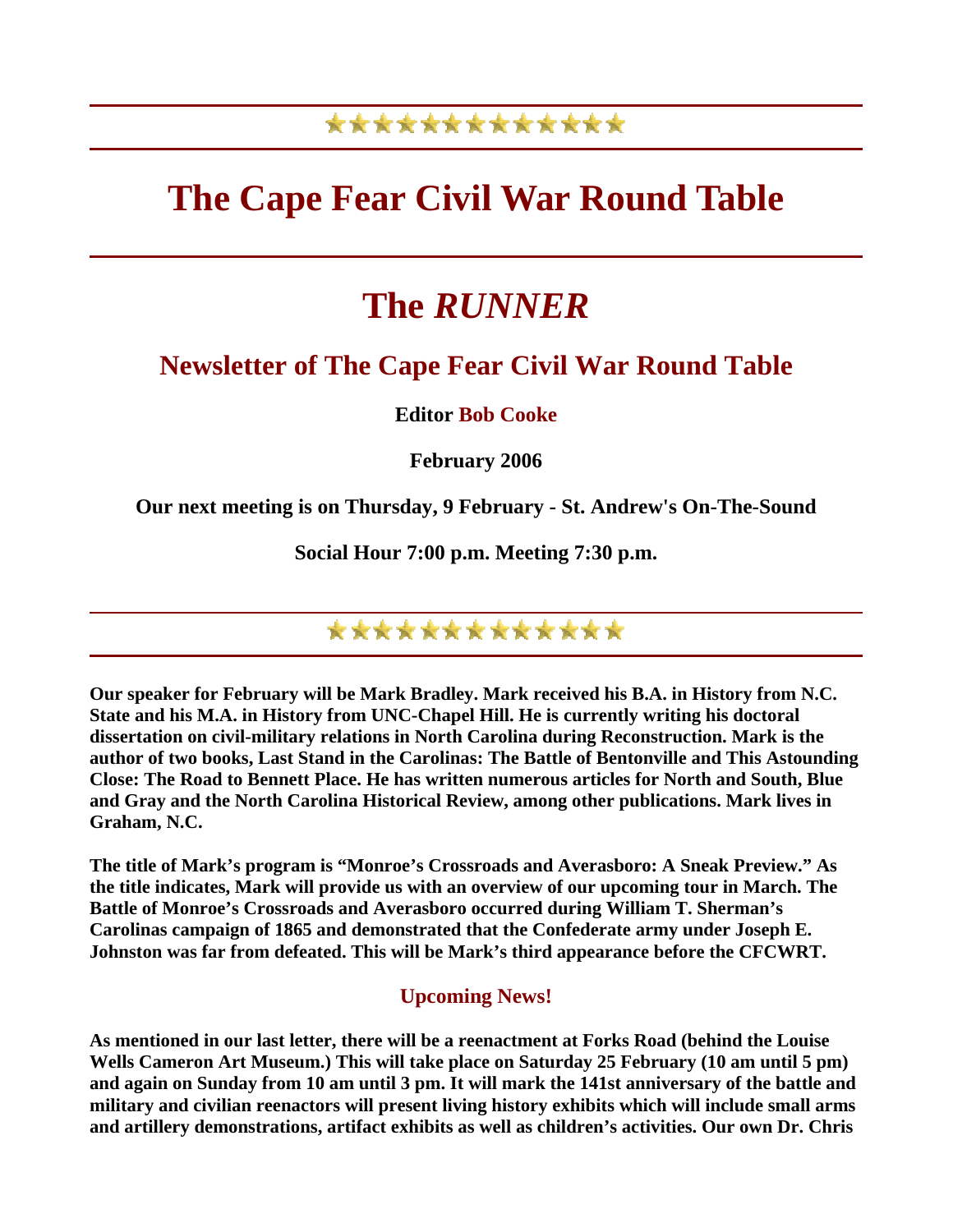**Fonvielle will speak on the battle which opened the road to Wilmington for the Union army. Cameron Art Museum is located at the intersection of S. 17th St. and Independence Blvd. and admission to the event is free. For more information call (910) 395-5999 or online at www.cameronartmuseum.com** 

**Raffle Winners: Unlikely Allies- Bob Quinn; With My Face to the Enemy- Dale Lear; The Illustrated Confederate Reader- John Moore; Gettysburg- Steve Gunther; A Stillness At Appomattox- Palmer Royal.** 

**At our last meeting "Kim" Kimball gave us a blow-by account of the daring raid by that nemesis of the Cape Fear, Union Naval Lieutenant William Barker Cushing. Billed as "the longest unsupported Union raid" of the Civil War, it (and the sinking of the dreaded ram Albemarle) bolstered Cushing's reputation to the point where by war's end, he was, together with Admiral David G. Farragut, the most widely known naval figure of the war. After describing the armament as well as the U.S.S. Ellis itself, Mr. Kimball indicated by the fall of 1862, how much the North needed a victory. Cushing, it might be said, was following the guidelines of Navy Secretary Gideon Welles, who ordered that the Navy "descend vigorously" against the Confederacy, burn vessels, seize stores and in general, be aggressive. Selecting the New River as a good avenue for his venture, Cushing (who was only 20 years of age) pushed off into the river on 23 November 1862. As they made their way upriver, they were spotted by Confederate pickets, stationed nearby "to watch for Union incursions." The alarm went out but it would take time for the Confederates to rally to the endangered point. There was no time to even warn the citizens of Jacksonville, Cushing's likely target, of the impending attack. By 1 p.m., Cushing had made his way to the city's wharf and landed a party of tars who immediately "captured twentyfive stand of public arms", the Wilmington mail and 6 slaves. Also captured were two schooners and after running up the U.S. flag at the courthouse square, they decided it was time to depart! As they slowly made their way down river, they were closely hounded by cavalry; Cushing fired and drove off his pursuers, but he realized they would have to anchor at some point in the river, as the twisting river, with it's shoals could only be navigated during the day. This delay gave the Confederates time to bring up several pieces of artillery and sight them on the gunboat, now anchored for the night. As dawn approached, the rebels opened with artillery, but were driven off by Cushing's return fire. When the Ellis grounded, Cushing shifted his men to one of the schooners but, with 6 volunteers, remained aboard his stranded steamer. When the Confederates began peppering his vessel with the deadly accurate 12 pdr. Whitworth gun, Cushing loaded his cannon, set fires on his vessel and set off for the prize schooners. Upon his return to the fleet, he believed he would be reprimanded for having lost his ship, but was instead commended for his actions. As the "Scourge of the Carolina Coast", his name would be used to scare Confederate children, but this bogeyman was real and would again thwart Southerners when, in October 1864, he sunk the ram Albemarle!** 

#### **Events, events, events!**

**Fort Anderson: The reenactment of the battle for Fort Anderson will take place on the very dates the actual battle took place 141 years ago: February 18th and 19th (Saturday and Sunday). The battle will take place about 2 p.m. on both days. There will be food sutlers, a bake sale and the raffle of a reproduction of the garrison flag now on display at the site. The (facsimile) flag has been meticulously crafted by Ben Tart (a 19th century fabric and material expert). Our own Dr. Chris Fonvielle will speak on Sunday.**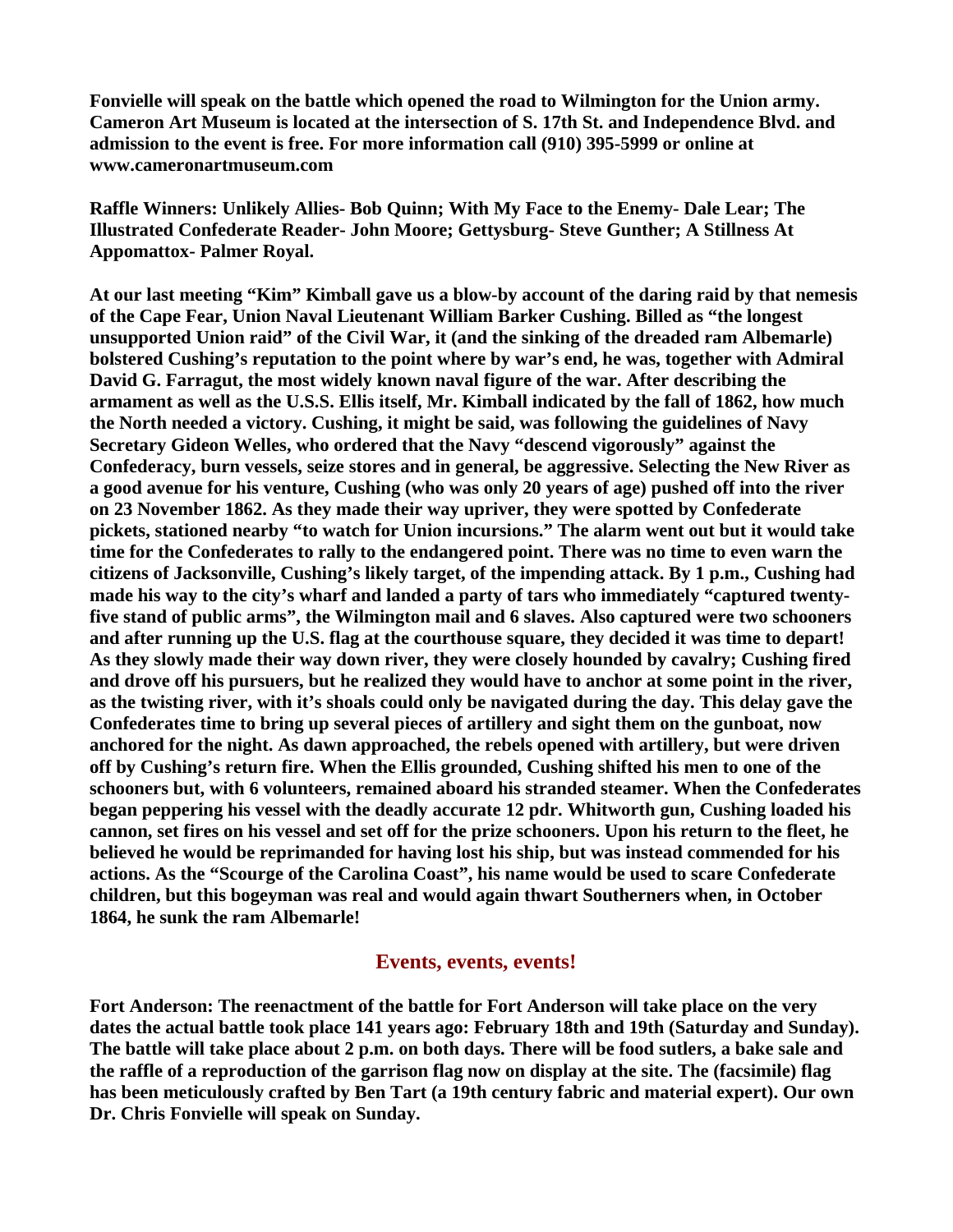**The Onslow County Museum will host their 9th Annual Civil War Encampment on April 1st and 2nd (10 A.M. until 5 P.M.). Activities will include Infantry, Artillery, Cavalry and Navy demonstrations; Life on the Home Front; children's activities; a fashion show; period music; special guest speakers and even a community dance! For more information call (910) 324-5008 or visit the museum online at museum@co.onslow.nc.us The Museum is located at 301 S. Wilmington St., Richlands, N.C.** 

**If you are in the Lynchburg, Va. area, Liberty University, (Lynchburg, Va.) Will sponsor the 10th Annual Civil War Seminar on March 24-25 and the subject is "Blood on the Canvas: The History of Civil War Art." Featured speakers will include well-known Civil War artists Keith Rocco and Bradley Schmehl, sculptor Gary Casteel and photography expert Rob Gibson. Also included in the program are authors Harold Holzer and Hunter Lesser. There will also be a performance "unique to 19th century Victorian audiences." The event will be held in the University's DeMoss Hall and reservations are required to be made by 22 March. Admission to the seminar is \$55 (which includes everything, Friday night banquet and luncheon on Saturday). For other pricing, contact the University at (434) 592-4031 or on line at gsaxon@liberty.edu/civilwar.** 

#### **Cooke's Corner**

**Sometime ago, we ran an article on the execution of John Yates Beall. That research fanned a more detailed look into the Lincoln assassination. As mentioned in the article there was a mysterious visit from "two friends...from Baltimore" Beall was hung. Was one of the visitors John Wilkes Booth? It was later said that Booth and Beall had been college roommates at the University of Virginia (and were such close friends that they were known as "Damon and Pythias") and that Booth had gone to see President Abraham Lincoln to plead for Beall's life. It was further said that Lincoln agreed to commute his death sentence, but when later confronted by Secretaries Stanton and Seward, who opposed it. When Beall was executed, Booth decided to kill Lincoln (and Stanton and Seward also). This version of the assassination was put forth after the war by several people, (usually in the pages of the Confederate Veteran) including Dr. George A. Foote, who was captured at Fort Fisher and confined in a cell at Fort Columbus near Beall. (Interestingly, Major General W.H.C. Whiting, also captured at that battle, lay wounded in his prison cell in the same jail. Beall's scaffold, it was reported, was built outside his cell window.)** 

**Anyway, a quick visit online turned up a whole lot of Lincoln Assassination theories:** 

**1. Andrew Johnson was involved with Booth. Approximately 7 hours before shooting the President, Booth dropped by the Washington hotel where Vice-president Johnson was staying. When he learned that Johnson was out, he left a card and wrote on it: "Don't wish to disturb you, are you at home? J. Wilkes Booth." Mary Todd Lincoln always felt Johnson was involved in the death of her husband. She wrote"...that, that miserable inebriate Johnson, had cognizance of my husband's death- Why was that card of Booth's found in his box[?]"** 

**2. Lincoln's Assassination was the result of a Confederate Plot. Coded letters found in Booth's trunk back at the National Hotel tied him to the Confederacy. Supposedly George Atzerodt (a fellow conspirator) made a statement that Booth knew "of a Confederate plot to blow up the White House. After the failed Dahlgren raid (in which C.S. President Jeff Davis was a target)**